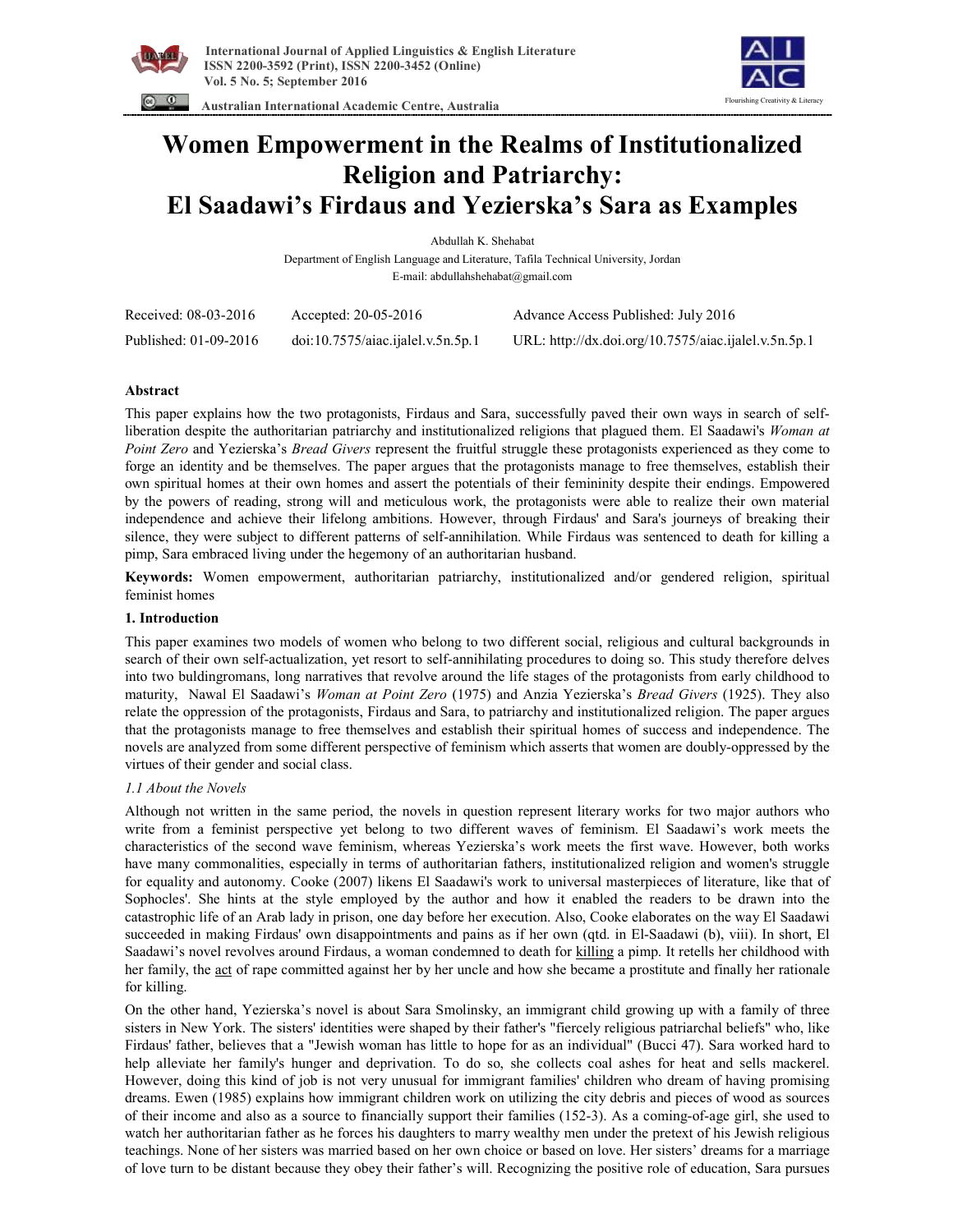her education at the local school and attends a college, where she earns a degree in education. This eventually qualifies her to teach for an elementary school in New York, thus realizing the American dream. Influenced by the American dream, Sara refuses to submit to her father's ambitions regarding her future. However, as an outsider in America, she has had many problems, especially for being identified "un-American".

The discussion below will include two parts: Part one is twofold (patriarchy and religion) and is related to the factors that look down at women and therefore oppress them while part two sums up the protagonists' journey into selfliberation. For each part, excerpts from the novels will be provided along with commentary and criticism from different schools of feminism.

# **2. Patriarchal Discourse**

Patriarchal authority plays a big role in suppressing, marginalizing and silencing women. Socially constructed roles often thwart the potentials of women and deny their rights of education and work which represent the passage women can take to the world of autonomy. Here, as far as the protagonists in the current study are concerned, readers will be stunned to notice that it is not only the authoritarian male who oppresses women, but it is also women themselves who play a role in oppressing other women. Grant (1993) refers to victimized woman as "category woman," a term derived from an early radical feminist notion i.e., women are oppressed not only by virtue of their class or race, but also by the fact of their womanhood. Grant mentions "[t]he fact that they were treated collectively as inferior group by the [patriarchy] justified the emerging view that the connections between them as women outweighed all others" (20).

That said, the protagonists in El Saadawi and Yezierska's novels are oppressed for being females. In the course of her opposition to feminist biocriticism which "places the body at the center of a search for female identity", Showalter (2009) alerts that the biological difference can be used as a pretext to justify the domination of one sex over the other (252). To escape the hardships she experiences at home and to cope with male supremacy and assigned gender roles, Firdaus turns to prostitution. Here, I argue that despite the negative representation in the Eastern and Western cultures about the image of a prostitute, becoming a prostitute has equipped Firdaus with a sense of empowerment over her oppressor. This has had some positive impact on her throughout the novel where readers can notice how she was able to usurp most men's financial and physical powers. This, in turn, has equipped her with more rebelliousness and challenge, a feature that not only help them dominate men but also break their silence. Drawing upon the same theme, Joreen (1969), notices that a bitch has a positive meaning, that "a woman should be proud to declare that she is a bitch because bitch is beautiful […] Bitches don't particularly like passive people[…] women are trained to be passive and have learned to act that way even when they are not" (5-7).

In patriarch-dominated societies, women are perceived as being biologically and socially inferior and also as being subordinate to men. The protagonists in question feel they are socially discriminated against, silenced and oppressed. This accounts for their loss of identity and alienation from humanity despite their endeavors to achieve social acceptance. It might also force these women to embrace a self that may not belong to her.

In fact, understanding the inner selves of the two feminist protagonists is necessary since it helps readers understand why patriarchy suppresses women as they attempt to speak up. According to Lyons (1988) the self is divided into either "connected self" [nonautonomous] and "separate/objective self" [autonomous] (55). Assumingly, while males are supposed to be autonomous, females are considered "nonautonomous". Sara and Firdaus are therefore autonomousdriven since their acts and choices indicate they no longer accepted being connected with societal stereotypes that always force them to be inferior. They had great ambitions rather than soaking chicken in the morning for their husbands to make lunch (*Woman at Point Zero*, 33). Teicholz (1988) comments on a self that is similar to that of Sara's father and Firdaus' uncle. Teicholz states that "individuals who were unable to develop ambitions and goals would indeed suffer a gap or a deficit in the self; or…would be unable to evolve attainable ambition" (36). This could be an excellent interpretation to what occurred to Sara's father after his arrival to America and Firdaus' uncle, who depends on his kinsfolk in making his living rather than having his own job; they are unable to bring together religion and secularity. They had no reason, no ambitions, and no real understanding of religion. Sara's father could not celebrate the American dream, so he tried to cover this "emptiness" with the power of institutionalized religion. This sort of self, according to Teicholz, leads him to a unique sense of "I-ness" (116), thus letting him oftentimes think of pride as more dominant than reason.

Though women in a patriarchal society are exposed to material, physical and sexual exploitation, they respond differently. El Saadawi's novel sheds light on the miserable life of Firdaus who is abused sexually by her family and friends and legally by the court which does not take her psychological state as a prostitute and a victim of patriarchy into account when the death penalty is pronounced. As most Egyptian women in the 1970s, Firdaus was not allowed to see her fiancé because it went against the traditions of her family and society. She also had to accept her suitor simply because her guardian had agreed on him. She had been beaten up by her husband with a pair of shoes, a form of violence that caused her physical as well as psychological harm.

Similarly, Yezierska depicts women as helpless victims and scapegoats of the Jewish patriarchal traditions which exploit them materially and physically. Smolinsky utilizes religion for his own purposes and obliges his daughters to earn a living. He constantly tells off his wife for attempting to make decisions and insists that all of his daughters' wages come to his pocket. As he intends to establish a business of his own, he denies his daughters' right to choose their marriage partners whom he greedily expects to help him financially.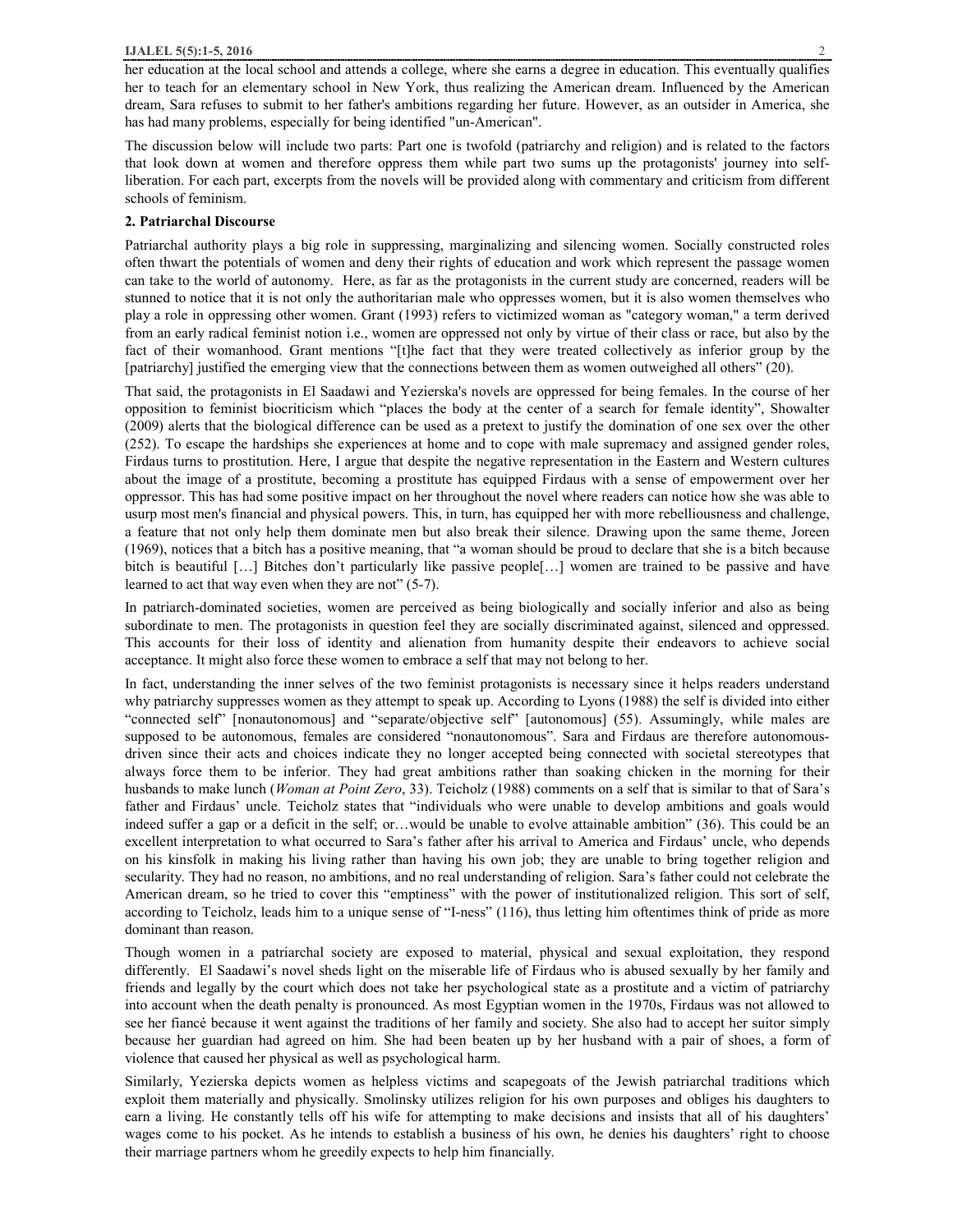#### **IJALEL 5(5):1-5, 2016** 3

Gender-based oppression and violence are not necessarily enacted upon women by their husbands, fathers or brothers. Rather, it is sometimes enacted by other women such as mothers and sisters. Woman- woman oppression is a common theme in the works of El Saadawi and Yezierska. Joreen (1969) claims that women are oppressed by other women as much if not more than by men and their hatred for them is usually greater (7). In one incident, a landlady refuses to rent Sara a room because she is a woman. Similarly, Firdaus is vulnerable to the hatred and cruelty of her uncle's wife who used to approve the violence and abuse enacted upon Firdaus by Sheikh Mahmoud. In Joreen's view, this raised the question of ''what is it that unites women under the same banner?" (7-8) certainly women in both texts do not show any sort of unity, thus enforcing and maintaining male supremacy.

## **3. Institutionalized and/or Gendered Religion**

Institutionalized religion rationalizes the stereotypes about the mental and emotional inferiority of women. El Saadawi's novel highlights the issue of religious hypocrisy in the Arab society, where men manipulate religion to enslave women. That is, they warn that Allah will banish them if they disobey the orders of their fathers and husbands, do not veil their faces or castrate themselves from the public life. The religious terror and hypocrisy some Arab and Muslim women endure is comparable to that of Puritanism which ostracized or killed women for pardonable crimes when committed by their male counterparts. Firdaus sarcastically responds by revealing that her father

knew very few things. … how to sell a buffalo poisoned by his enemy before it died, how to exchange his virgin daughter for a dowry when there was still time, how to be quicker than his neighbor in stealing from the fields once the crops were ripe, …, I would see him walking with the other men like himself as they commented on the Friday sermon, on how convincing and eloquent the *imam* had been to a degree that he had surpassed the unsurpassable. For was it not verily true that stealing was a sin, and killing was a sin, and defaming the honor of a woman was a sin (*Woman at Point Zero* 12).

What Firdaus' father considers a sin contradicts what he does in his daily life since he cheats people, steals their fields, treats his daughter as a commodity, and despises his wife. The narrator also draws attention to the hypocrisy of the *imam*, a clergyman, who likens the love of the ruler to the love of Allah during prayers, "that love of the ruler and love of Allah were one and indivisible" (*Woman at Point Zero* 12). Such a comparison introduces man as a divine being to whom women should submit and worship. In another example of religious hypocrisy, Firdaus recollects the story of her marriage to Sheikh Mahmoud, who prays five times a day in the mosque but hits her with his shoes. When she complains to her uncle, he emphatically says that "all husbands beat their wives" (*Woman at Point Zero* 44) as part of their family obligations. Undoubtedly, both Sheikh Mahmoud and her uncle are hypocrites because Islam demands gentle and equal treatment of women.

In like manner, Yezierska's novel perceives religion as a tool to exploit women and implant certain myths in their minds. Sara mentions that her father preached that "the prayers of his daughters did not count because God did not listen to women. Heaven and the next world were only for men. Women could get into Heaven because they were wives and daughters of men" (Bread *Givers* 9). He further recites from Torah that "a man has a right to hate an old maid for no other reason but because no man had her, so no man wants her" (Bread *Givers* 96). These excerpts suggest that religion discriminates against women and denies their equal rights to men. It further entails the phallocentric religious and social ideologies reinforce man's authority over women. Although Judaism preaches against greediness which is notably considered one of the great sins that has plagued people, Smolinsky greedily collects the few dollars his daughters earn through their work. This religious hypocrisy is eloquently described by Sara who mentions that

there was father with a clear head from his dreams of the Holy Torah, and he'd begin to preach to each and every one of us our different sins that would land us in hell. … They couldn't stand father's preaching anymore than I, but they could suffer to listen to him, like dutiful children who honor and obey and respect their father, whether they like him or not. If they ever had times when they hated Father, they were too frightened of themselves to confess their hate (*Bread Givers* 65).

Although Sara's father adheres to Judaism, he never perceives its teachings correctly. Instead of nursing his dying wife, he runs to the synagogue where he believes he can help her more by praying than by staying with her. This superficial adherence to religion provides men with an opportunity to gain more respect and power and be exempted from punishment. Despite the physical harm Smolinsky causes to the landlady whom he severely hits, he is not punished owing to his reputation as a pious man.

Such manipulations of Islam and Judaism significantly result in the distortion of the image of religion as a conciliatory and impartial social apparatus that cultivates equality and mutual respect among genders, nations and culture. As a result, Firdaus and Sara neither value religions nor ever think of them as good solutions to their daily life matters. They also challenge the religious teachings their parents and communities promote.

### **4. Quest of Self-empowerment**

Arising from the miserable living conditions Firdaus and Sara experienced they sought to establish their own identities in societies whose religions and patriarchies candidly marginalize and oppress women for their gender. However, Firdaus and Sara benefited from every available condition to empower themselves, especially in light of reading and work. Alcoff (1988) thoroughly elaborates on how a subject can "choose<sup>[s]"</sup> the discursive positions she occupies. She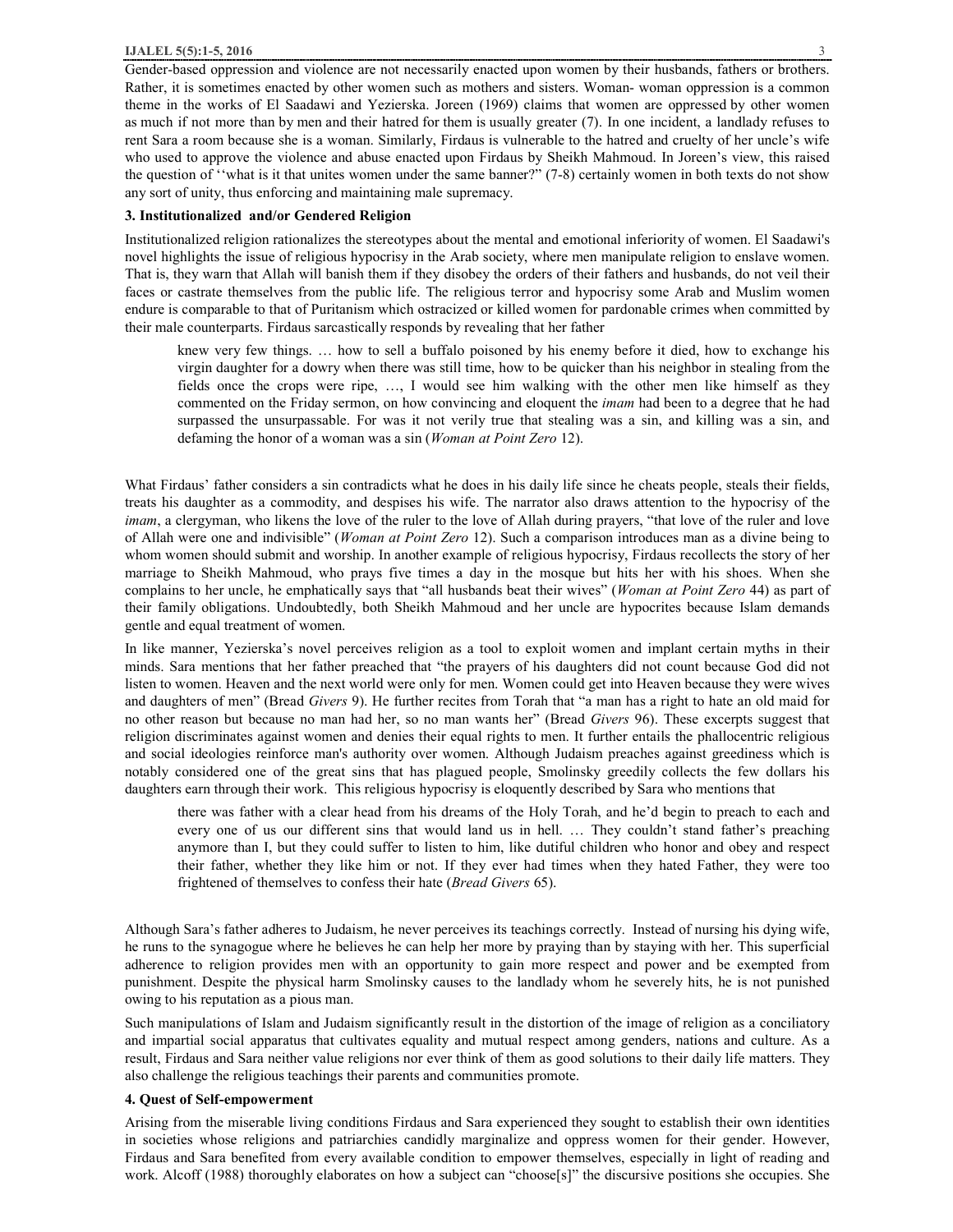sees women's lives as a necessary point of departure for feminism and explains how an economic position might play a grand role in helping females better choose. She maintains,

 [T]he concept of positionality [and/or the economic choice] allows for a determinate though fluid identity of woman that doesn't fall into essentialism…being a "woman" is to take up a position within a moving … context and to be able to choose what we make of this position and how we alter this context (435).

Since 'positionality' is an important pillar of (Marxist) feminism, it is clear that protagonists' decisions are taken carefully after long struggle with their societal standards and patriarchal authority because they had to be responsible for their choices. Sara, for example, insists not to accept charity, for not being a beggar, to purchase the herring which she used to earn money to help her family pay the rent (Bucci 48). She mentions "I want to go into business like a person because earning twenty-five cents a day made me feel independent, like a real person" (*Bread Givers* 21).

The same previous idea is further supported by Cott (1987) who assumes that the "material conditions of wage-earning and urban settlement made it feasible for a significant minority of women to distinguish themselves from the lot of women, to assert individual choice in livelihood [and] personal relationships" (39). Improving their financial circumstances will enable them to take a 'position' and/or an 'economic choice' in their society. It is argued that capitalism "reinforces the patriarchal ownership and controls the structures of society all within the false discourse of women's liberation and economic choice" (Julia para.3). However, I argue that even with the unassuming nature at work and the low wages this economic choice may liberate these women from patriarchal authority and may well give them many opportunities to proceed ahead. Firdaus' and Sara's choices lead them to positions that evade them being exploited, which could be interpreted as positive.

In addition to labor and economic choice, exploitation plays a great role in empowering protagonists to be decision makers. Smolinsky used to take all the wages earned by his daughters while he stayed at home reading religious books. Also, Firdaus' uncle took her dowry without giving her any money. Marxists believe that since the human being is the one who creates the labor, s/he should be able to have the power over it. Although women's labor issue is always a continuation and a reproduction of the masculine hegemony, it functions as an empowerment factor for them. Through their work force earnings and prominence, they can buy some products that would enable them to be independent and therefore liberate themselves (Julia, para. 2). This notion is further emphasized by McRobbie (2007) who explains that an economic choice functions to "displace traditional modes of patriarchal authority" (718). This supports the current argument which emphasizes that the protagonists have used their economic choices as empowering factors to fight patriarchal authority and attain their liberties.

Despite her fatal end, Firdaus manages to speak and respond at the end of the narrative as she announces her refusal to live in a hypocrite and a masculine-oriented society and as she makes her choice to kill. She is therefore portrayed as a victim of gendered discrimination which estranges her from her family and society and drives her to prostitution. Like any other Egyptian girl, nobody asks her whether she wanted to get her clitoris removed and whether she wants to marry Sheikh Mahmoud who is as old as her father. Shockingly, she recognizes that she does not even know which fruit she prefers because she never thought about what she likes and dislikes. When Bayoumi, the guy she married and a replicate of her father, asks her whether she prefers oranges or tangerines, she replies "no one has asked me before whether I preferred oranges or tangerines. My father never bought us fruit. My uncle and my husband used to buy it without asking me what I preferred" (*Woman at Point Zero* 47). These conditions evoke her quest of self empowerment which she expresses in her questions "Who was I? Who was my father? Was I going to spend my life sweeping the dung out from under the animals?" (*Woman at Point Zero* 16) These questions instilled in Firdaus a passion for making decisions. Her decision to be a prostitute proves to be very empowering as she learns to choose her own apartment, clothing and the men she sleeps with.

Education also plays a major role in empowering the protagonists. Hurrelmann and Albert (2006) argued that the socioeconomic background positively affects educational performance and therefore results in more promising future (qtd. in Scharff 2009). As an educated woman who embraces the American dream, Sara rejects the patriarchal belief that a woman without a man is "less than nothing" (*Bread Givers* 205). She declines the marriage proposal of Max Goldstein because he denies her the right to express herself. Her fascination with the American culture encourages her to immigrate to the United States where "it's a new life now [where] women do not need men to boss them" (*Bread Givers* 137). In a conversation with her mother, she emphatically discloses that she can't "respect a man who lives on the blood of his wife and children. If you had any sense, you would arrest him [her father] for not supporting you" (Bread *Givers* 130). Repelling against a male-dominated family, she sets out to forge a new life for herself and make a complete break with the past. Immigration to America enables her to forget the times," Thank God, I'm living in America! You made the lives of the other children! I'm going to make my own life!" (*Bread Givers* 138). She proclaims.

# **5. Conclusion**

It is found that there are many commonalities between the protagonists in the novels addressed. Protagonists in El Saadawi and Yezierska's novels engage in struggle against the oppression they are exposed to by patriarchy and institutionalized religion. They suffer in their homes of origin due to the prevailing religious and patriarchal beliefs. However, both reject these beliefs and decided to forge special identities of their own in search of self-liberation and